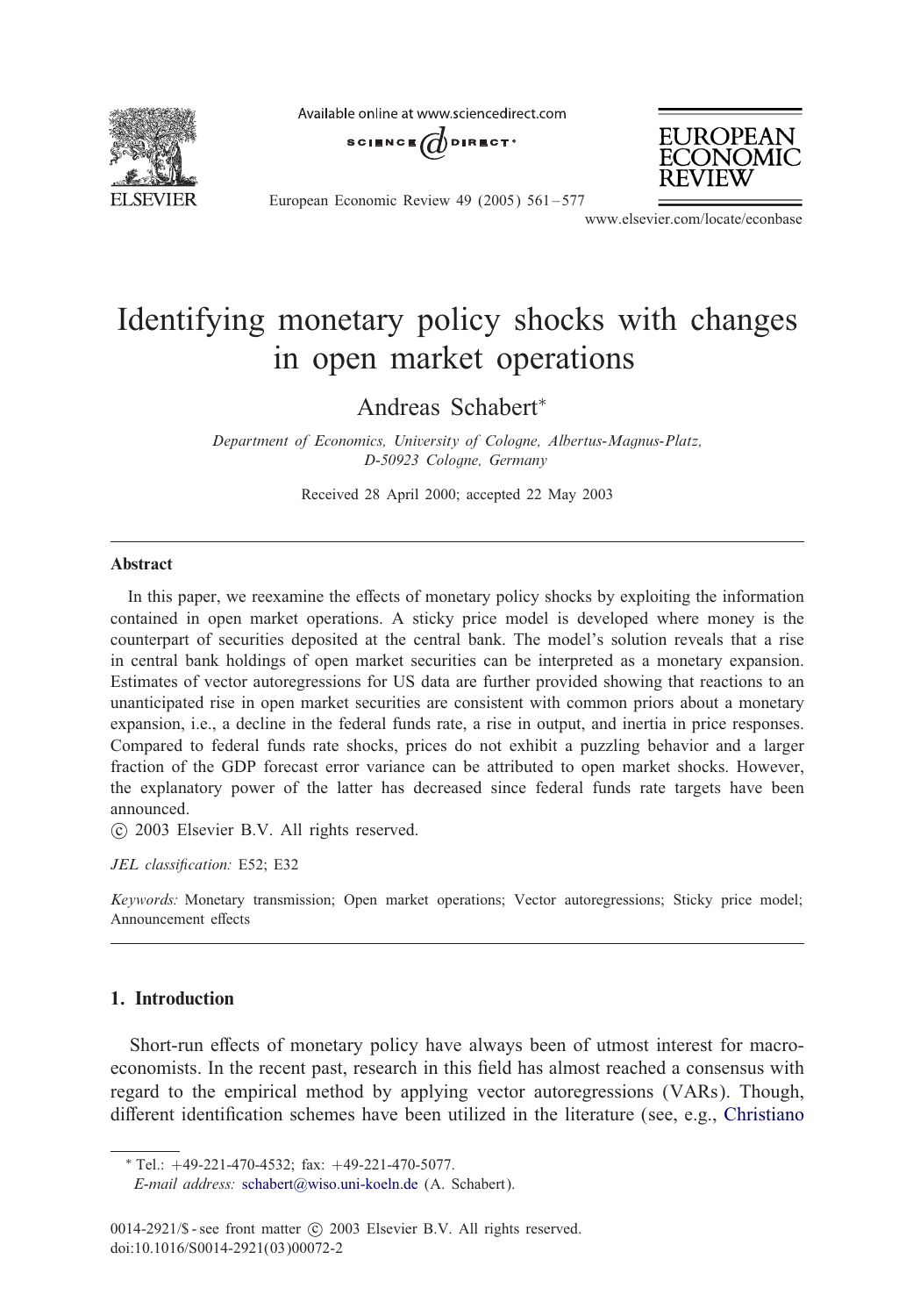#### 562 *A. Schabert / European Economic Review 49 (2005) 561 – 577*

et al., 1996; Leeper et al., 1996; Sims and Zha, 1998, or B[ernanke and Mihov, 199](#page--1-0)8), the policy measure and some main results for US data are in common in most of these contributions. Monetary policy shocks are usually identified with changes in the operating target, in particular, the federal funds rate,  $\frac{1}{1}$  while an unanticipated decline of the latter is found to lead to a strong and [persistent rise in real activity and inertia](#page--1-0) in price reactions. This empirical evidence, which is summarized in Christiano et al. (1999), is – at least broadly – consistent with common priors on the impact of monetary policy. Nevertheless, some questions regarding monetary policy effects a[re still left open. F](#page--1-0)or example, output and, in particular, aggregate prices often exhibit puzzling responses to changes in the federal funds rate (see Sims, 1992; Uhlig, 2001; Hanson, 2002), while simultaneity makes it difficult to isolate exogenous policy shocks from endogenous policy responses. Moreover, it is even controversially discussed if these shocks really represent policy actions rather than specification errors (see, e.g., Rudebusch, 1998).

This paper presents an alternative approach to identify exogenous monetary policy actions via changes in open market operations. We reexamine the effects of unsystematic policy actions exploiting the fact that open market operations are the predominant instrument of the Federal Reserve, whereas the federal funds rate actually serves as an operating target. In particular, monetary policy actions are identified with changes in central bank holdings of securities which are traded in open market operations. Given that these asset holdings can directly be controlled by the central ban[k and are less](#page--1-0) exp[osed to non-policy disturbances than](#page--1-0) operating targets, we expect our approach to facilitate a revelation of unsystematic policy effects. O[n the other hand, we expect](#page--1-0) this identification scheme to be less appropriate to capture the total leverage of monetary policy on macroeconomic developments when announcements about interest rate targets are already effective with few open market operations, as found by Taylor (2001) and Demiralp and Jordà  $(2002, 2003)$  for the US, or even without any immediate use of conventional p[olicy instruments, a](#page--1-0)s s[hown by](#page--1-0) Guthrie and Wright (2000) for New Zealand.<sup>2</sup>

Before turning to the empirical analysis, we investigate the flow of funds in open market operations within a general equilibrium framework by introducing repurchase agreements in an otherwise standard sticky price model, i.e., the so-called New Keynesian model (see, e.g., Clarida et al., 2000 or Gali, 2002). It is shown that the amount of open market securities held by the central bank declines in equilibrium when the economy is hit by a positive innovation to an interest rate rule. Correspondingly, when the central bank is assumed to control the amount of securities traded in open market operations, it is shown that an unanticipated rise in open market securities can be interpreted as an expansionary monetary policy shock causing a rise in output, prices, and real balances accompanied by [a decline in the nominal inter](#page--1-0)es[t rate. Given t](#page--1-0)he qualitative predictions of the macroeconomic model, we proceed by fitting a VAR for US data where ce[ntral bank h](#page--1-0)oldings of open market securities, which are either bought

<sup>&</sup>lt;sup>1</sup> Non-borrowed reserves, which served as an operating target of the Federal Reserve in the early 1980s, are also applied for this purpose, as, e.g., by Eichenbaum (1992), Strongin (1995), or Hamilton (1997).

 $2$  These so-called 'open mouth operations' are in fact effective due to a credible threat of future open market operations (see Taylor, 2001).